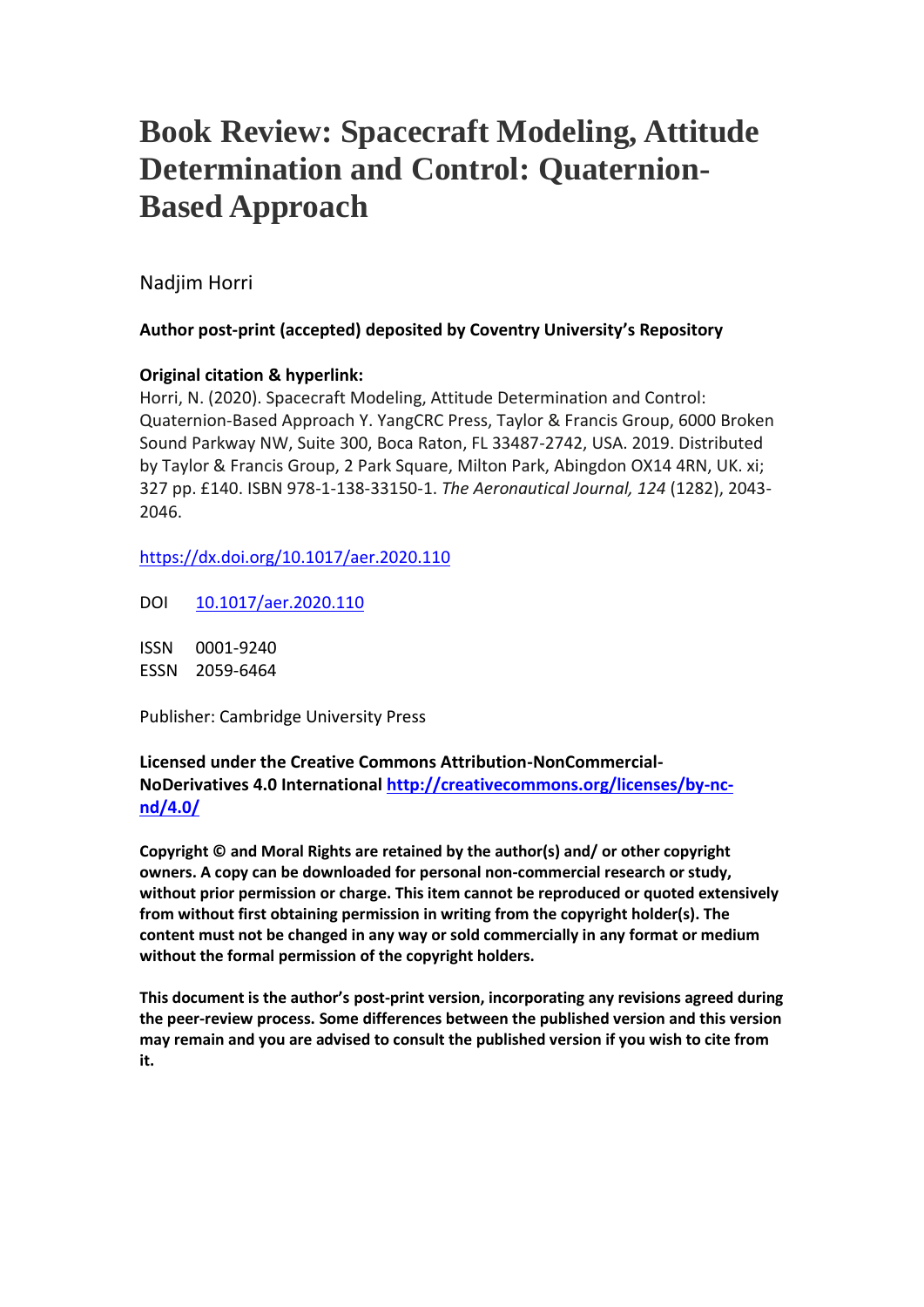## **Spacecraft Modeling, attitude, determination and control Y. Yang**

*published by CRC Press, Taylor and Francis Group, "A science publishers book", 6000 Broken Sound Parkway NW, Suite 300, Boca Raton, FL, USA. 2019. 327 pp. Illustrated. ISBN-13: 978-1-138-33150-1.*

This book provides a good and comprehensive overview of spacecraft attitude dynamics, determination and control, including advances in the quaternion-based approach, with application to practical problems such as coupled attitude and orbit control and model predictive optimal control with realistic actuators constraints. Different options for spacecraft actuation are considered including the use of momentum exchange devices such as control moment gyros for attitude control, thrusters based reaction control systems and magnetic torques for the desaturation of momentum exchange devices.

Chapters 2 and 3 respectively provide the necessary background to orbital dynamics and attitude parameterisations. The orbital dynamics background is necessary to the later sections where the attitude is referenced with respect to a local orbit frame, particularly when applied to orbit raising manoeuvres, as in section 12. The attitude parameterisations covered include the Euler angles based rotational sequences with respect to fixed or rotating frames and the quaternion attitude parameterisation. The rotation matrix concept and quaternion properties are very clearly presented. The Euler rotational sequences could have been presented in a more comprehensive way to cover all 12 possible rotational sequences, but the focus was understandably on quaternions, which are the focus of the book.

In chapter 4, the equations of attitude dynamics and kinematics are derived from the differential equation relating angular momentum to external torques. It would have been helpful to start with the simpler case of torque free motion where momentum is conserved, but the focus of the book is understandably on the effect of control and disturbance torques. The dynamical models represent the nonlinear and linearized models, with respect to the inertial and nadir pointing frames. The linearized models traditionally derived using Euler angles are presented using quaternion modelling, which is an interesting feature of the book. External disturbance torques are accurately modelled in chapter 5, including gravity gradient torques, aerodynamic torques, magnetic torques and the torques due to solar radiation pressure.

In chapter 6, sensor fusion methods allowing the determination of spaceraft attitude from a minimum of two vector observations are proposed, starting from the formulation of the Wahba problem with two vector observations that can be solved using the triad method before Davenport's q-method is presented together with computationally efficient approaches to the problem such as QUEST method. The author then proposes his own innovative research based approaches to this problem using an analytic method in the case of two observations (section 6.4) using a minimum angle quaternion approach and multiple observations (section 6.5), using a characteristic polynomial approach. The superiority of the analytic method is demonstrated by numerical tests.

In chapter 8, spacecraft attitude estimation uses the widely used extended Kalman filter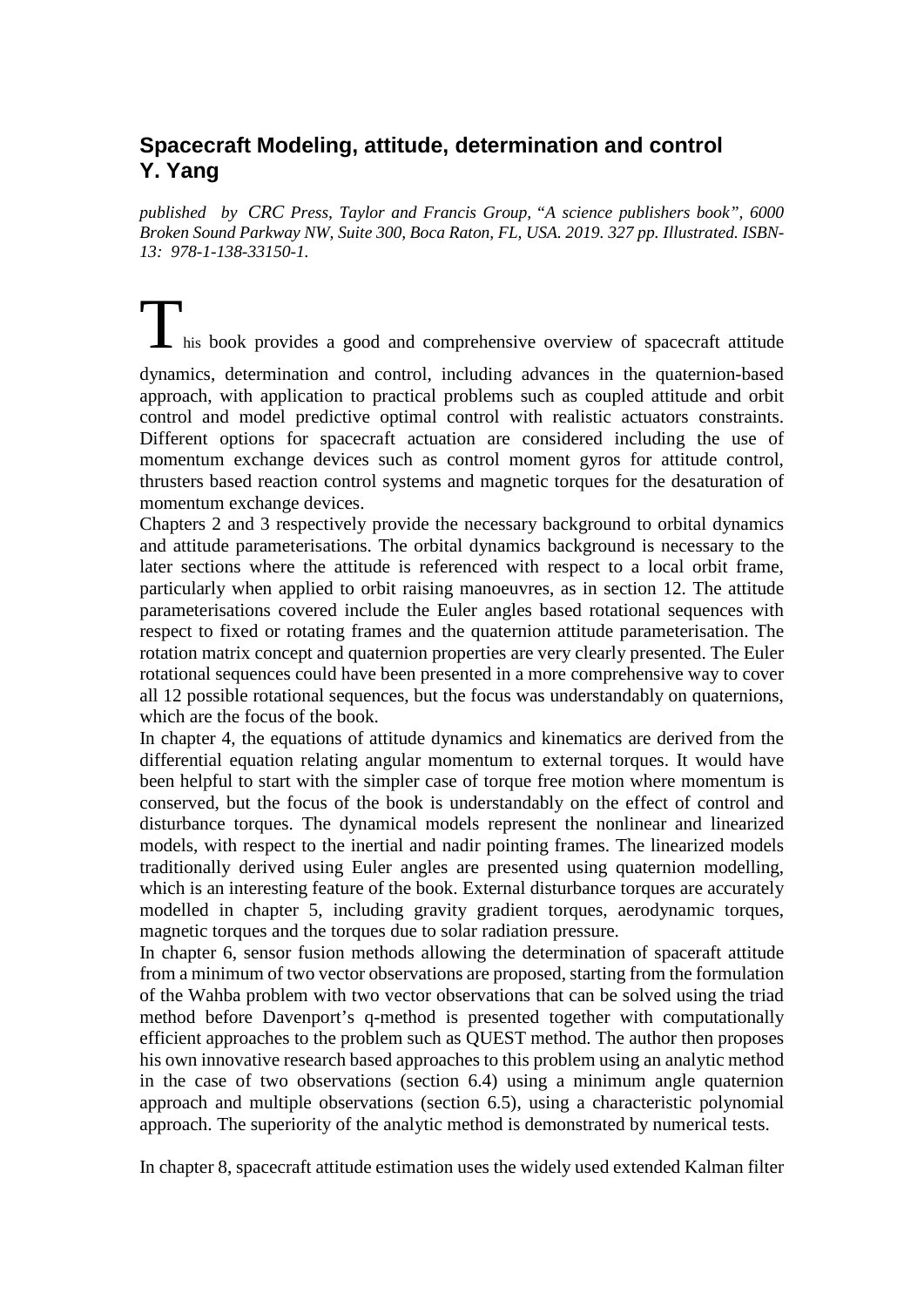(EKF) approach, which approaches the optimal estimates using a local linearization. In this book, the EKF uses quaternions for the attitude kinematics and assumes a Gaussian process noise and a drift in the gyro angular rate measurements. A good engineering based explanation is given about the way the Kalman gain is optimized. A reduced order quaternion model is then introduced by the author and allows for the use of the standard linear Kalman filter, which simplifies estimator tuning. Given that the author covers the most advanced optimal control methods such as model predictive control, this discussion could have been extended to mention how some advances in nonlinear optimal estimators such as particle filters may be required to address the estimation accuracy and robustness requirements of future space missions.

The spacecraft attitude control problem is first formulated using a linear quadratic regulator (LQR) approach, for which the analytic solution is analysed and linked to a robust closed loop pole assignment problem. In page 111, the analysis is correct but it is unclear why the author refers to the Karush Kuhn Tucker conditions as the problem only has equality and no inequality constraints, so the conditions used correspond in reality to the simpler Lagrange conditions. Interesting examples show how control requirements on settling time and overshoot can be met using the robust pole assignment method based on linear control theory, even in the presence of small nonlinearities (10 degrees on all 3 axes) and model uncertainty on the cross diagonal elements of the moment of inertia matrix.

After a brief introduction of actuator models in chapter 10, chapter 11 addresses the conditions on spacecraft controllability using only magnetic torques before deriving the periodic Riccati equation because of the periodic nature of the magnetic field vector variations. The effectiveness of the magnetic control algorithms as a means of slow attitude control is demonstrated by numerical simulation analysis. Magnetic torquers are then applied to momentum desaturation using a quaternion based LQR approach, which is then extended to discrete time periodic LQR. An interesting analysis of computation time using the proposed LQR implementations, both analytically and numerically, is then presented in 11.5.3.

The quaternion based attitude control approach used throughout the book is then compared to the Euler based approach for an orbit raising maneuver using thrusters.

model predictive control (MPC) is then introduced as one of the promising methods for attitude control following advances in the computational capabilities of spacecraft. MPC is applied in chapter 13 to the spacecraft attitude control problem subject to actuator constraints. The MPC algorithm uses a box constrainted convex quadratic programming (QP) approach, which is solved using an efficient interior point method that solves the KKT conditions and ensures convergence to the optimal solutions. The approach is applied to the thruster based control problem of section 12.

The additional practical consideration when attitude control is performed using control moment gyros (CMGs) due to ensure agile manoeuvring are covered in section 14, where an MPC approach is also proposed to optimise performance under robustness constraints.

Finally, the proposed quaternion based MPC approach is applied in chapter 15 to the coupled attitude and orbit control problem for a soft spacecraft docking application. This research area has received increased attention in recent years. Useful appendices are provided, particularly for the fundamentals of optimal control and robust pole assignment.

In conclusion, the book is a good and useful resource for researchers and research minded engineers wishing to develop a more detailed understanding of some of the latest advances in robust pole placement and model predictive control to spacecraft